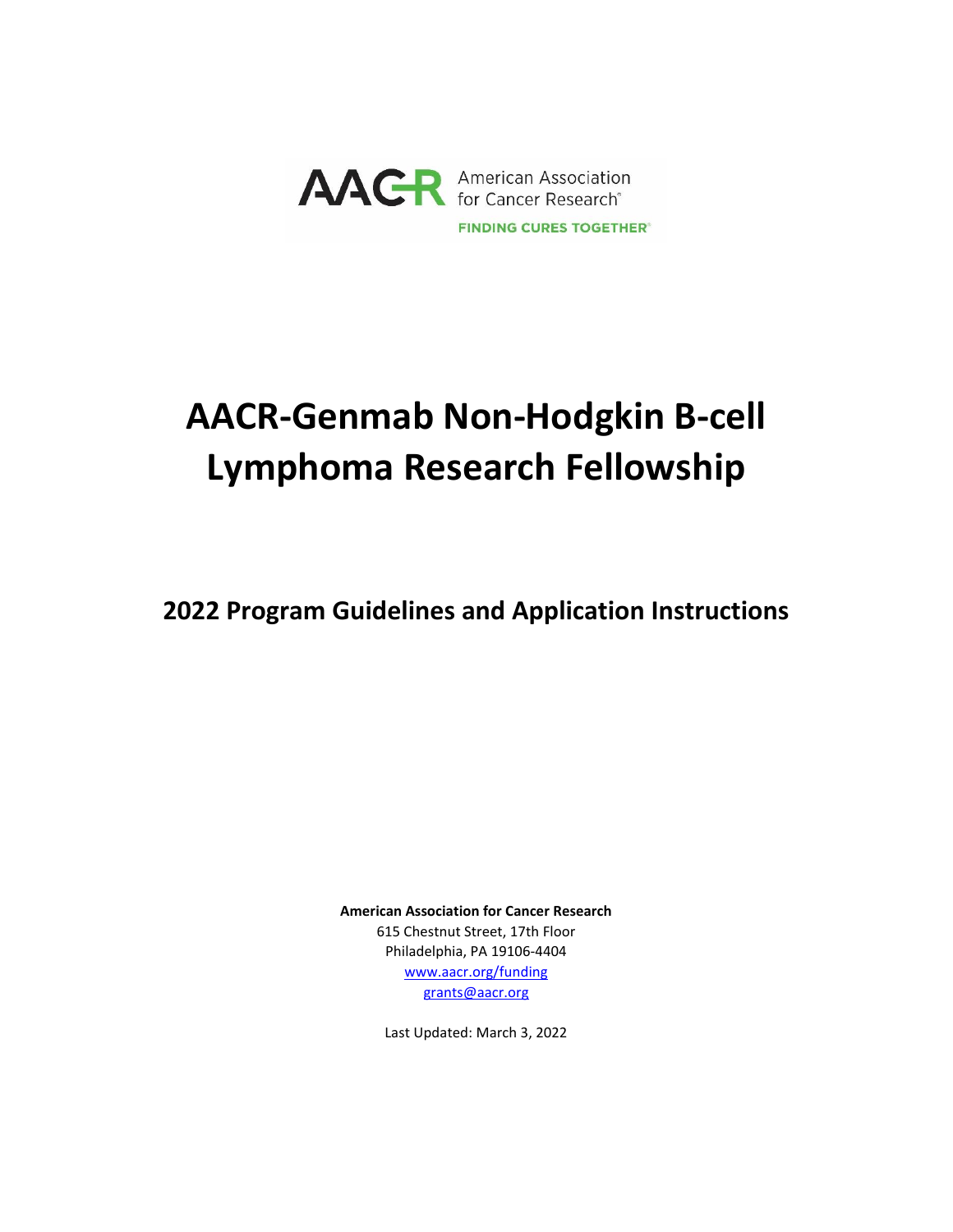# **TABLE OF CONTENTS**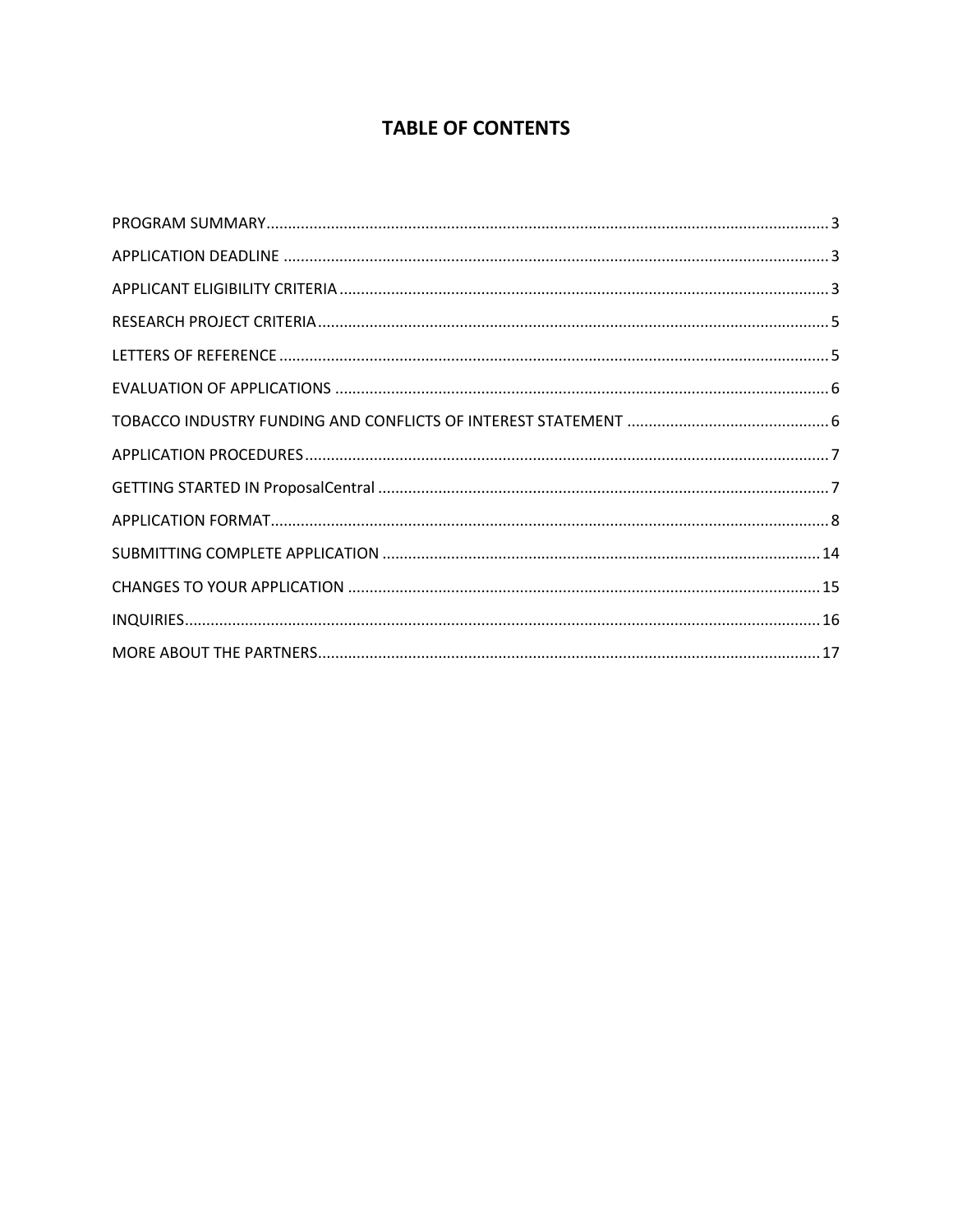AACR-Genmab Non-Hodgkin B-cell Lymphoma Research Fellowship 2022 Program Guidelines and Application Instructions Page 3 of 18

# **PROGRAM GUIDELINES**

#### <span id="page-2-0"></span>**PROGRAM SUMMARY**

The AACR-Genmab Non-Hodgkin B-cell Lymphoma Research Fellowship represents a joint effort to encourage and support postdoctoral or clinical research fellows to conduct non-Hodgkin B-cell lymphoma research and to establish a successful career path in this field. The research proposed for funding may be basic, translational, clinical, or epidemiological in nature and must have direct applicability and relevance to non-Hodgkin B-cell lymphoma. This fellowship especially encourages applications for projects that will advance our knowledge and practice for treating non-Hodgkin B-cell lymphoma with, but not limited to, the following:

- Antibody-based therapeutics (e.g. monoclonal antibodies, antibody drug conjugates, cell engagers, etc.)
- Cell therapies
- Vaccines
- Other Immunomodulators

This fellowship provides a two-year grant of \$120,000 to support the salary and benefits of the fellow while working on mentored non-Hodgkin B-cell lymphoma research. A partial amount of funds may be designated for non-personnel expenses, such as research/laboratory supplies, equipment, publication charges for manuscripts that pertain directly to the funded project, and other research expenses. Indirect costs are not permitted.

# <span id="page-2-1"></span>**APPLICATION DEADLINE**

May 19, 2022 at **1:00 p.m.** U.S. Eastern Time

#### **NOTIFICATION OF AWARD**

August 2022

# **ANNUAL GRANT AWARDS EVENT DURING ANNUAL MEETING 2023**

Grant recipient must attend the 2023 Annual Grants Awards Event to formally recognize receipt of their grant. The grantee will be contacted regarding arrangements. Grant funds may be used to support the grantee's registration at this Annual Meeting.

*In the event of unforeseen scheduling changes, the Grantee will be contacted regarding alternative arrangements*.

# **START OF GRANT TERM**

September 1, 2022

# <span id="page-2-2"></span>**APPLICANT ELIGIBILITY CRITERIA**

Applicants must have a doctoral degree (including PhD, MD, MD/PhD, or equivalent) in a related field and not currently be a candidate for a further doctoral degree.

At the start of the grant term on September 1, 2022, applicants must: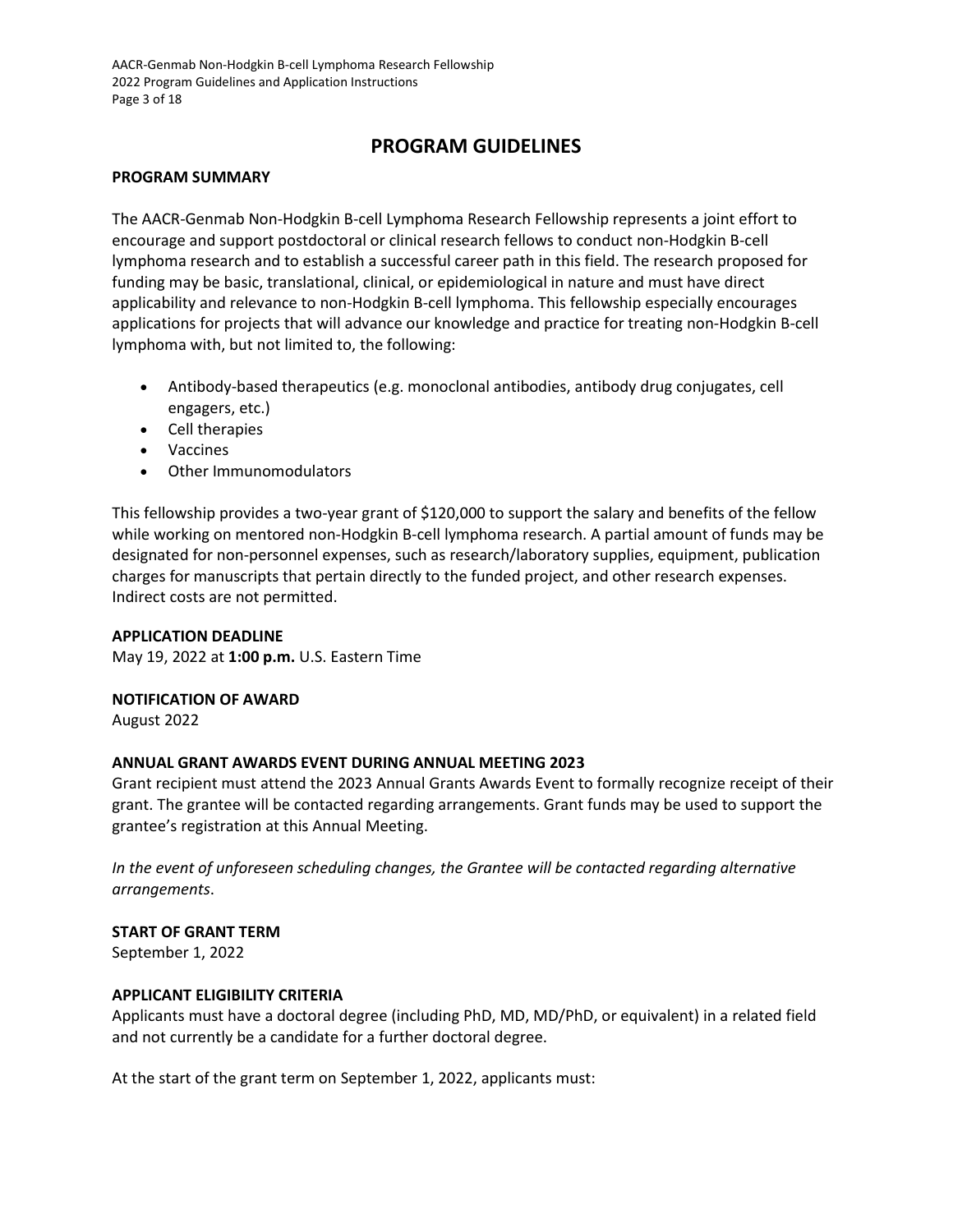AACR-Genmab Non-Hodgkin B-cell Lymphoma Research Fellowship 2022 Program Guidelines and Application Instructions Page 4 of 18

- Hold a mentored research position with the title of postdoctoral fellow, clinical research fellow, or the equivalent
	- $\circ$  If eligibility is based on a future position, the position must be confirmed at the time of application and CANNOT be contingent upon receiving this grant.
	- $\circ$  If the future position is at a different institution than the applicant's current institution, the applicant must contact AACR's Scientific Review and Grants Administration Department (AACR's SRGA) at [grants@aacr.org](mailto:grants@aacr.org) **before** submitting their application for information on additional verification materials/signatures that may be required.
- Have completed their most recent doctoral degree **within the past five years** (*i.e., degree cannot have been conferred before December 1, 2017 the formal date of receipt of doctoral degree is the date the degree was conferred as indicated on your diploma and/or transcript*)
	- $\circ$  Applicants with a medical degree must have completed their most recent doctoral degree or medical residency - **whichever date is later** - within the past five years.
- Work **under the auspices of a mentor** at an academic, medical, or research institution anywhere in the world.
	- o *There are no citizenship or geographic requirements. However, by submitting an application for this grant, an applicant applying from an institution located in a country in which they are not a citizen or a permanent resident assures that the visa status will provide sufficient time to complete the project and grant term at the institution from which they applied*.

An exception to the five-year window may be granted for parental leave or other well-justified leave from research for pressing personal or family situations of generally less than 12 months' duration. Applicants whose experience exceeds the maximum of five years but who believe they are eligible must contact AACR's SRGA **before** submitting an application to verify their eligibility.

Applicants who believe that they are at the level of postdoctoral or clinical research fellow, but hold a different title may be eligible and must contact AACR's SRGA **before** submitting an application.

*AACR is obligated to comply with U.S. laws and regulations regarding research and related transactions in countries subject to US Government enforcement of economic and trade sanctions for particular foreign policy and national security reasons. If your proposed project involves US Government [sanctioned](https://www.treasury.gov/resource-center/sanctions/Programs/Pages/Programs.aspx)  [countries](https://www.treasury.gov/resource-center/sanctions/Programs/Pages/Programs.aspx) subject to restrictions, please contact the AACR's SRGA at* [grants@aacr.org](mailto:grants@aacr.org)

Applicants must be AACR members. Annual dues are not required for early-career researchers interested in Associate membership. Nonmembers interested in this grant opportunity must submit a satisfactory application for AACR membership by the application deadline. **Nonmembers** can apply for membership [online](https://myaacr.aacr.org/) or by submitting th[e Official Membership Application Form](https://www.aacr.org/wp-content/uploads/2020/04/20_MemApp.pdf) and the required documents to the AACR. Please review the [Membership Categories](https://www.aacr.org/professionals/membership/become-a-member/membership-categories/) for the category that best fits your qualifications. **Members** can renew their membership throug[h myAACR t](https://myaacr.aacr.org/)o bring their membership current. You will need your logon (email address) and password to access the member portal. If you require assistance logging in, please contac[t myaacr@aacr.org.](mailto:myaacr@aacr.org) **Lapsed** members must be members in good standing by the application deadline and should contact the Membership Department at [membership@aacr.org](mailto:membership@aacr.org) for assistance.

Investigators may submit only **one** application for the AACR-Genmab B-cell Lymphoma Cancer Research Fellowship but may concurrently apply for other AACR grants. However, applicants are expected to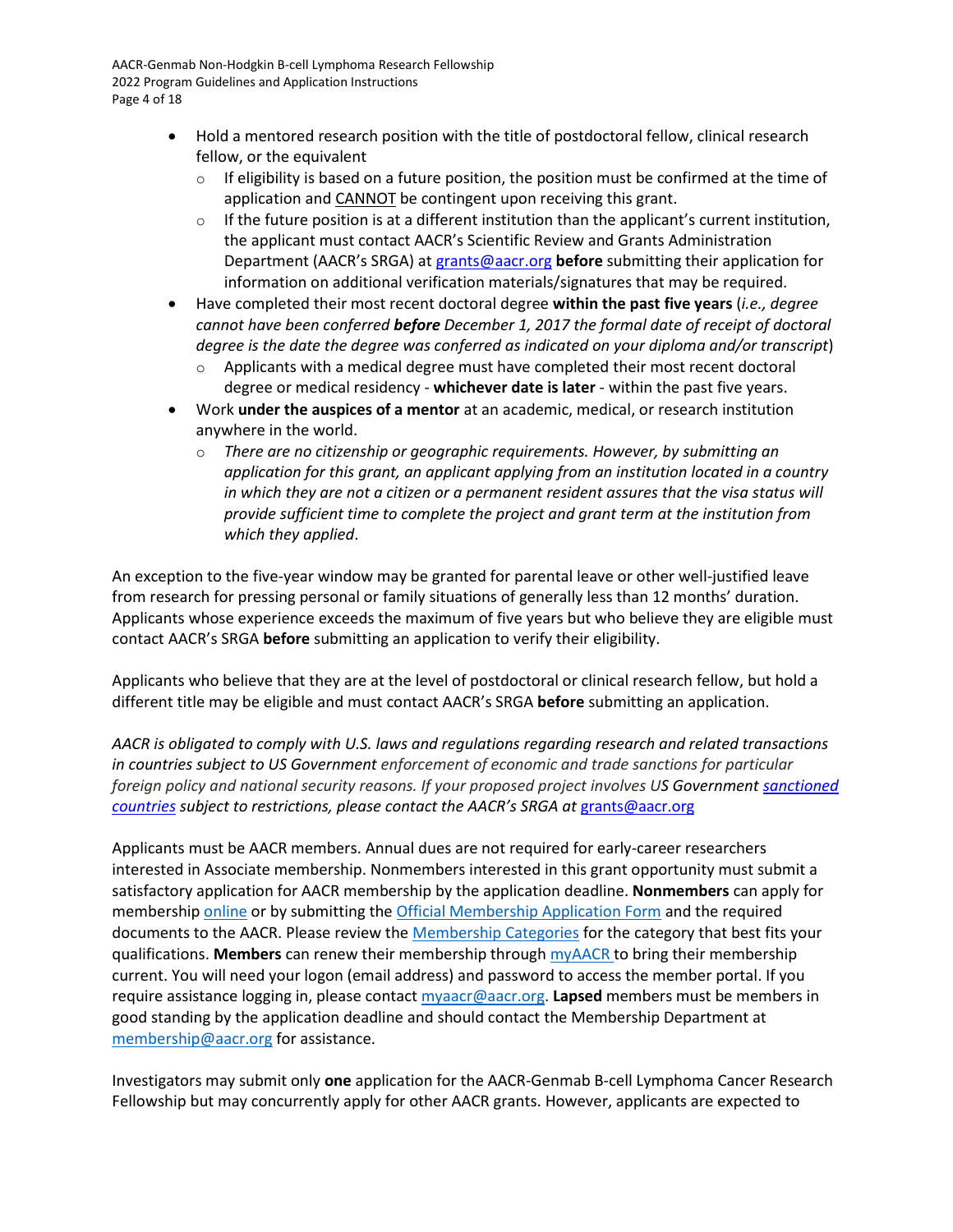accept the first grant they are awarded. Individuals may accept and hold only one AACR grant at a time.

Employees or subcontractors of a U.S. government entity or for-profit private industry are not eligible. Postdoctoral fellows conducting research in a U.S. government laboratory (e.g., NIH, CDC, FDA, etc.), are not eligible.

Current AACR Grantees may apply only if their current grant ends before the start of the grant term of this funding opportunity i.e., September 1, 2022, and must be up to date with all reporting requirements to be considered eligible.

Investigators currently or previously holding the rank of instructor, adjunct professor, assistant professor, research assistant professor, the equivalent or higher are **not** eligible. Qualified researchers are invited to apply for an AACR Career Development Award.

**Exception**: If you are an MD who is considered a postdoctoral fellow but hold the title of instructor so that you can see patients, you may be eligible. Potential applicants possessing an MD are encouraged to contact AACR's SRGA **before** submitting an application to verify your eligibility.

All applicants with questions about eligibility must contact AACR's SRGA **before** submitting an application.

#### <span id="page-4-0"></span>**RESEARCH PROJECT CRITERIA**

Research projects may be basic, translational, clinical, or epidemiological in nature and must have direct applicability and relevance to non-Hodgkin B-cell lymphoma. This fellowship especially encourages applications for projects that will advance our knowledge and practice for treating non-Hodgkin B-cell lymphoma with, but not limited to, the following:

- Antibody-based therapeutics (e.g. monoclonal antibodies, antibody drug conjugates, cell engagers, etc.)
- Cell therapies
- Vaccines
- Other Immunomodulators

# <span id="page-4-1"></span>**LETTERS OF REFERENCE**

Each applicant must have a letter of reference from their mentor accompany the online application. If the mentor is not an active, emeritus, or honorary member of the AACR, an additional letter of reference from an endorser who is an active, emeritus, or honorary member of the AACR must accompany the application. If the applicant is being co-mentored, a co-signed letter of reference must be provided. If an applicant's mentor is an AACR member, an additional letter of reference from an endorser will not be accepted. For applicants whose eligibility is based on a future position, the letter of reference must verify that the future position is confirmed, and the title of the new position and start date must be stated. Instructions for submitting letter(s) of reference are addressed in Section 6 of the Application Instructions.

# *NOTE: Due to the mentorship component of this grant, significant weight will be given to this letter in the evaluation of the application.*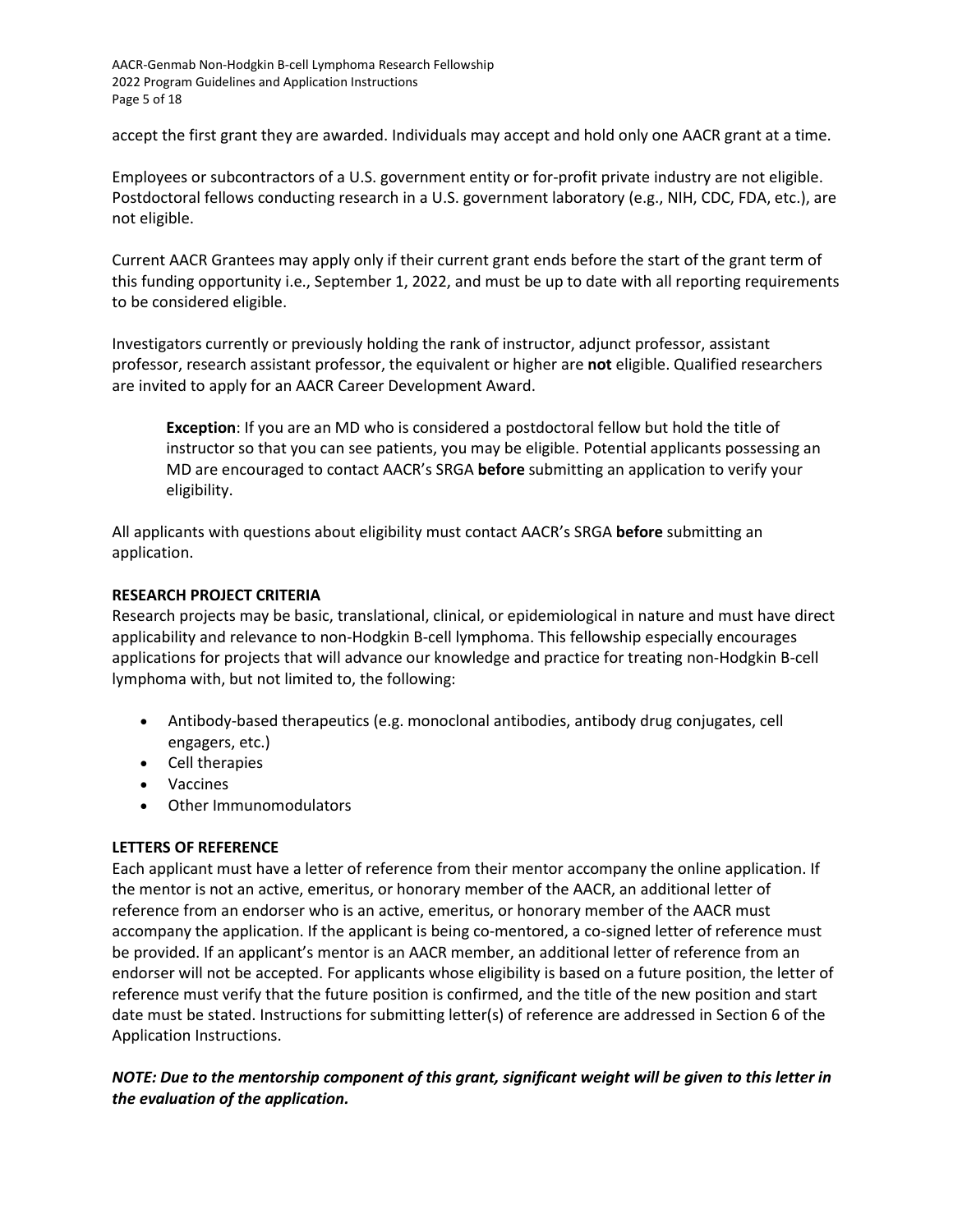AACR-Genmab Non-Hodgkin B-cell Lymphoma Research Fellowship 2022 Program Guidelines and Application Instructions Page 6 of 18

# <span id="page-5-0"></span>**EVALUATION OF APPLICATIONS**

Applications are peer-reviewed by a Scientific Review Committee comprised of researchers and physician-scientists respected for their own accomplishments in non-Hodgkin B-cell lymphoma research and viewed as leaders in the field. The President of the AACR will appoint the members of the Scientific Review Committee.

The Committee will consider the following criteria when reviewing applications and determining funding decisions:

- *Applicant*. What training and experience does the applicant have to ensure successful implementation of the proposed project? Is their academic record and research experience of high quality? Does the applicant have the potential to develop as an independent and productive cancer researcher in this field?
- *Project Proposal*. Is the proposed project of high scientific quality? Is the budget fully-justified and reasonable in relation to the proposed project?
- *Mentor*. Does the mentor have the appropriate research qualifications and a demonstrated record of mentorship? Do the research interests of the applicant match those of the mentor to ensure the applicant's development as a productive cancer researcher in this field?
- *Training Environment*. Is the institutional environment for the scientific development of the applicant of high quality? Is there appropriate institutional commitment to foster the applicant's training?

The Committee will consider each year's applicants independently, without regard to the topics covered in previously funded proposals or to the institutions of the previous grantees.

# <span id="page-5-1"></span>**TOBACCO INDUSTRY FUNDING AND CONFLICTS OF INTEREST STATEMENT**

A fellow whose named mentor is funded by the tobacco industry for any research project is not eligible for any AACR grant. A Grantee or their named mentor who accepts funding from the tobacco industry for any research project during the term of an AACR grant must inform AACR of such funding, whereupon the AACR grant will be immediately terminated.

Tobacco industry funding is defined for the purposes of AACR grant applicants and recipients as money provided or used for all or any of the costs of any research project, including personnel, consumables, equipment, buildings, travel, meetings and conferences, and operating costs for laboratories and offices. It is not defined as money provided or used for meetings or conferences that do not relate to any research project.

Tobacco industry funding includes: funds from a company that is engaged in or has affiliates engaged in the manufacture of tobacco produced for human use; funds in the name of a tobacco brand, whether or not the brand name is used solely for tobacco products; funds from a body set up by the tobacco industry or by one or more companies engaged in the manufacture of tobacco products.

The following do not constitute tobacco industry funding for the purposes of this policy:

- Legacies from tobacco industry investments (unless the names of a tobacco company or cigarette brand are associated with them)
- Funding from a trust or foundation established with assets related to the tobacco industry but no longer having any connection with the tobacco industry even though it may bear a name that (for historical reasons) is associated with the tobacco industry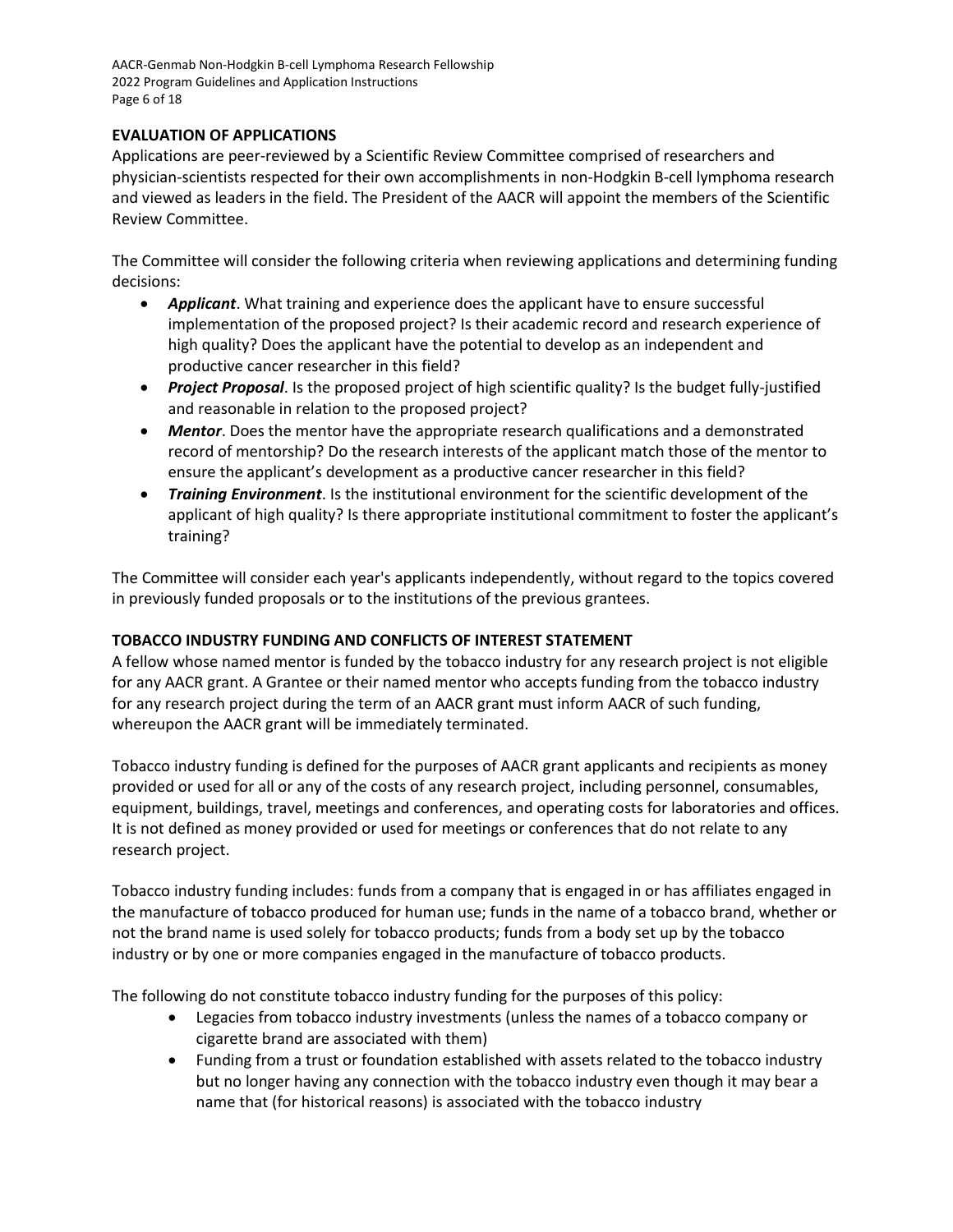# **APPLICATION INSTRUCTIONS**

#### <span id="page-6-0"></span>**APPLICATION PROCEDURES**

The AACR requires applicants to submit an online application by **1:00 p.m.** U.S. Eastern Time on **May 19,**  2022, using the ProposalCentral website at [https://ProposalCentral.com/.](https://proposalcentral.com/)

In order to submit a complete application, applicants need to enter information directly into the online application platform as well as upload a number of documents. The following instructions provide details about information that needs to be entered and the materials that need to be uploaded. The section numbering corresponds with the section number of the Application Instructions and the online ProposalCentral application.

| <b>Information to be Entered Directly into</b> | <b>Application Instructions</b> | <b>ProposalCentral Section</b> |
|------------------------------------------------|---------------------------------|--------------------------------|
| ProposalCentral                                | <b>Section</b>                  |                                |
| Project Title and Acknowledgement of           | 1. Title Page                   | 1) Title Page                  |
| Reading the Terms and Conditions               |                                 |                                |
| Applicant Information                          | 4. Applicant                    | 4) Applicant                   |
| Institution and Contact Information            | 5. Institution & Contacts       | 5) Institution & Contacts      |
| Lay Abstract                                   | 7A. Lay Abstract                | 7) Abstracts                   |
| <b>Scientific Abstract</b>                     | 7B. Scientific Abstract         | 7) Abstracts                   |
| <b>Budget</b>                                  | 8. Budget                       | 8) Budget                      |
| <b>Organizational Assurances</b>               | 9. Organizational Assurances    | 9) Organizational Assurances   |

| <b>Templates</b>                     | <b>Application Instructions</b><br><b>Section</b> | <b>ProposalCentral Section</b> |
|--------------------------------------|---------------------------------------------------|--------------------------------|
| Research Project Proposal Template   | 10.A. Application Documents                       | 10) Application Documents      |
| Secured Other Support Template       | 10.B. Application Documents                       | 10) Application Documents      |
| Pending Other Support Template       | 10.C. Application Documents                       | 10) Application Documents      |
| <b>Budget Justification Template</b> | 10.D. Application Documents                       | 10) Application Documents      |
| Project Milestones Template          | 10.E. Application Documents                       | 10) Application Documents      |
| Applicant's Biographical Sketch      | 10.F. Application Documents                       | 10) Application Documents      |

| <b>Additional Materials</b>                                                | <b>Application Instructions</b><br><b>Section</b> | <b>ProposalCentral Section</b> |
|----------------------------------------------------------------------------|---------------------------------------------------|--------------------------------|
| Letter(s) of Reference (uploaded by Mentor<br>and Endorser [if necessary]) | 6. Letters of Reference                           | 6) Letters of Reference        |
| Mentor's Biographical Sketch(es)                                           | 10.G. Application Documents                       | 10) Application Documents      |
| Supporting Documentation (if applicable)                                   | 10.H. Application Documents                       | 10) Application Documents      |

| <b>Required Signatures</b> | <b>Application Instructions</b><br><b>Section</b> | <b>ProposalCentral Section</b> |
|----------------------------|---------------------------------------------------|--------------------------------|
| Application Signature Page | 10.I. Application Documents                       | 12) Signature Page(s)          |

# <span id="page-6-1"></span>**GETTING STARTED IN ProposalCentral**

If you are a new user of ProposalCentral, click the "CREATE AN ACCOUNT NOW" button and complete the registration process. After logging in, complete your Professional Profile before starting an application.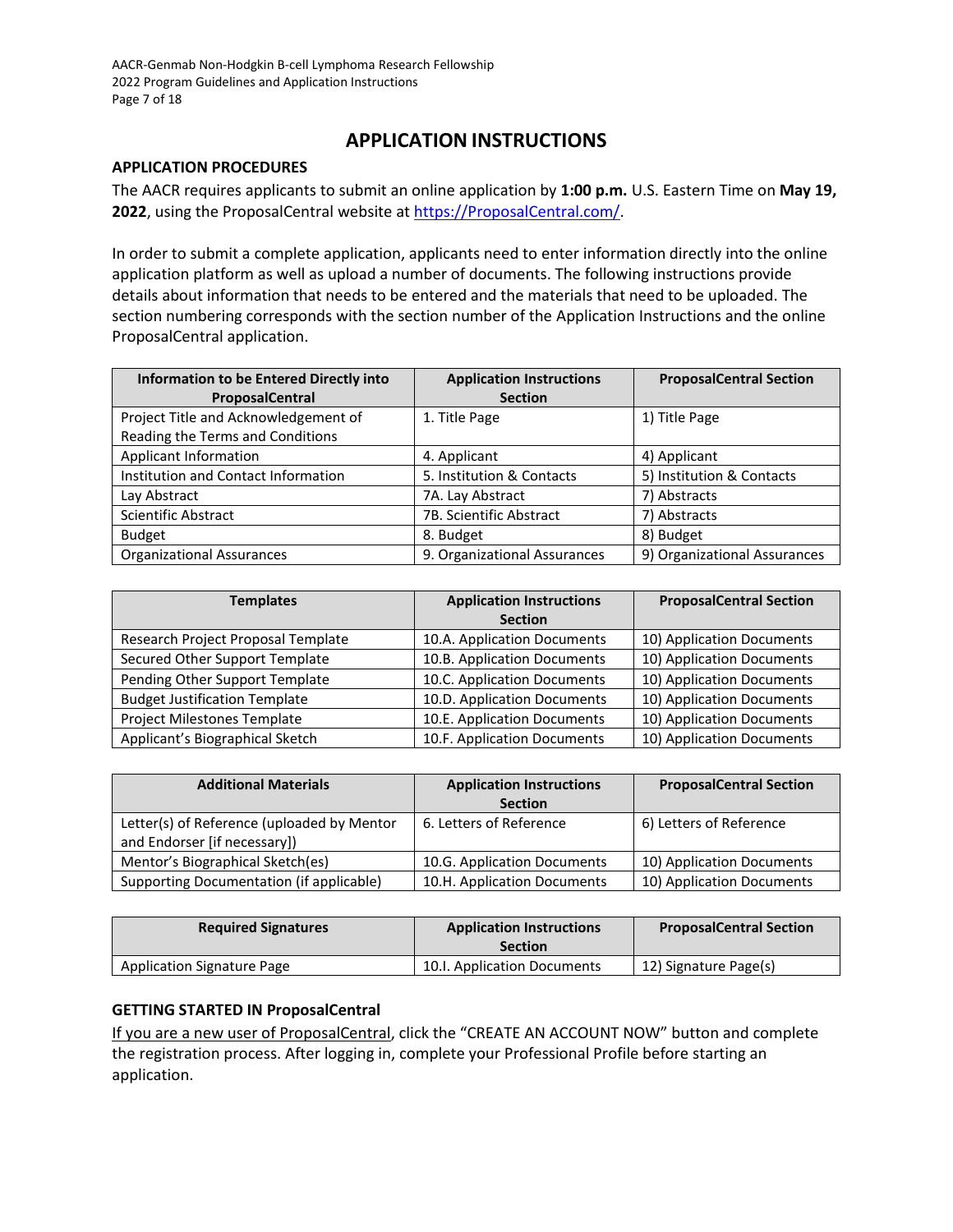AACR-Genmab Non-Hodgkin B-cell Lymphoma Research Fellowship 2022 Program Guidelines and Application Instructions Page 8 of 18

If you are already registered with ProposalCentral, access the site and log in with your Username and Password. If you have forgotten your login information, click on the "Forgot Your Username/Password?" link.

To start an application, select the "Grant Opportunities" tab. A list of grant opportunities will be displayed. The list of applications can be filtered for just this organization by clicking "Filter by Grant Maker" at the top and selecting "American Association for Cancer Research" in the drop-down menu. Find the "**AACR-Genmab non-Hodgkin B-cell Lymphoma Research Fellowship**" and click the "Apply Now" button to create your application.

If you have any difficulties registering, logging in, or creating your application, contact ProposalCentral Customer Support at: 800-875-2562 (Toll-free U.S. and Canada), +1-703-964-5840 (Direct Dial International), or by email a[t pcsupport@altum.com](mailto:pcsupport@altum.com)*.* See the ProposalCentral [FAQ](https://proposalcentral.altum.com/FAQ/FrequentlyAskedQuestions.asp) section for additional information.

# <span id="page-7-0"></span>**APPLICATION FORMAT**

The following information is required to submit a complete application. Numbers correspond to the application sections found on the left side of the ProposalCentral website.

**1. TITLE PAGE.** Enter the title of the research project. The title is limited to no more than 75 characters (including spaces). Do not use abbreviations. A project title must be entered **and saved** before additional sections may be accessed.

**Terms and Conditions of the Grant**. In order to ensure that the applicant is informed of the terms and conditions of the grant should they be selected as a recipient, applicant must acknowledge that they have read the Terms and Conditions and have shared them with their institution by typing in their name and date in the box provided.

The terms and conditions of this grant may be modified or amended by the AACR prior to execution of the Grant Agreement. In addition, the grant recipient's Institution may only request revisions to sections VII.F.; XII.; XIII.F.; and XIV.A. of the Grant Agreement prior to execution. Only in special circumstances will revisions be considered to sections other than those noted above.

**2. DOWNLOAD TEMPLATES & INSTRUCTIONS.** The Program Guidelines and Application Instructions document and all templates can be downloaded from this page. Applicants are required to use the application templates.

See Section 10 of the Application Instructions for how to complete and upload the templates. This application also requires additional attachments for which templates are not provided (applicant's biographical sketch, mentor's biographical sketch and supporting documentation [if applicable]).

# **3. ENABLE OTHER USERS TO ACCESS THIS PROPOSAL.** Optional.

**4. APPLICANT.** Enter information for the applicant. Applicants must include their contact information, including e-mail address, phone number, mailing address, and AACR membership information.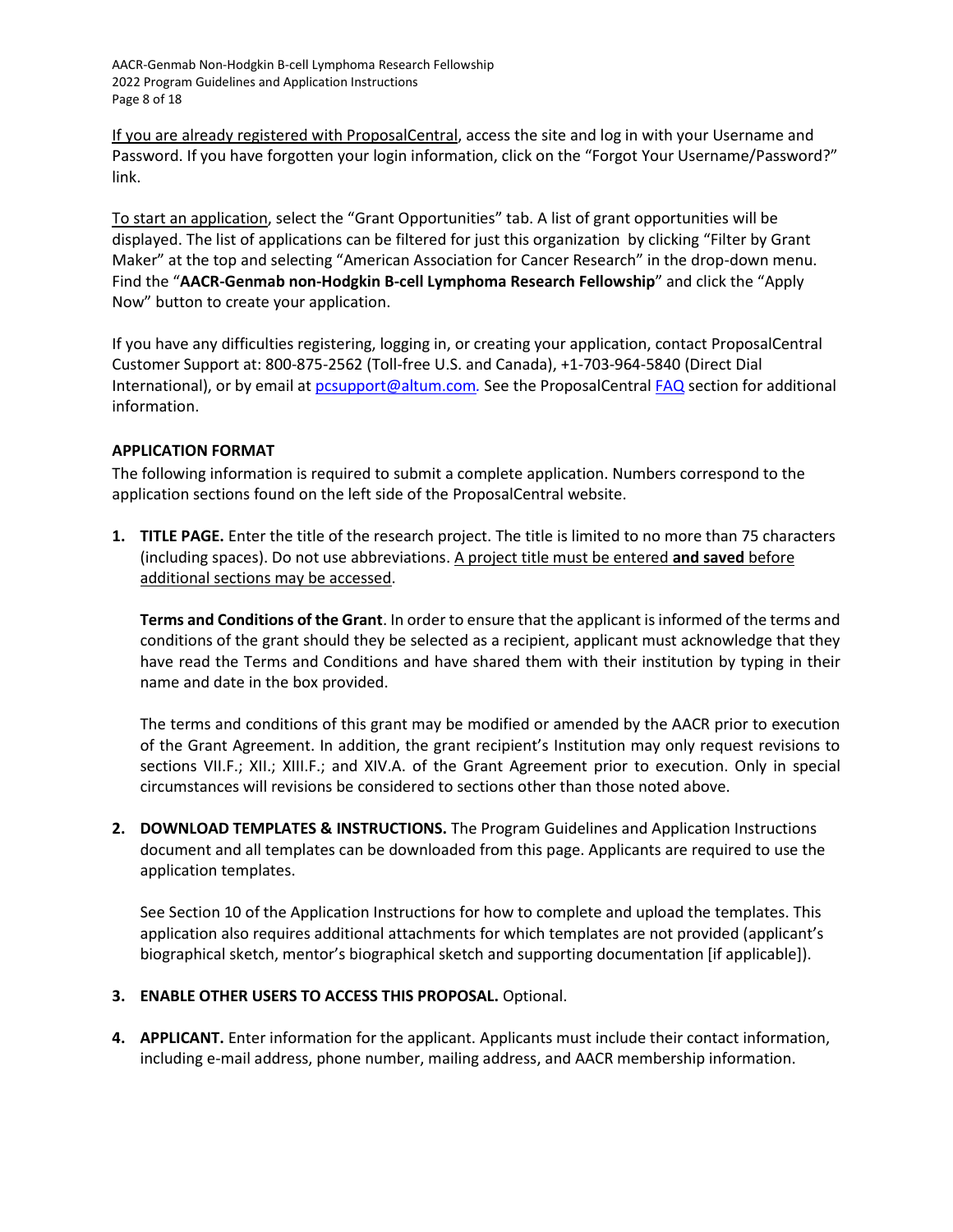AACR-Genmab Non-Hodgkin B-cell Lymphoma Research Fellowship 2022 Program Guidelines and Application Instructions Page 9 of 18

Applicants are strongly encouraged to have an ORCID iD and include this identifier with their application.

- **5. INSTITUTION & CONTACTS.** Enter information regarding the applicant's institution, mentor, endorser (if applicable), and signing official.
- **6. LETTERS OF REFERENCE.** Enter the e-mail address of the mentor submitting a letter of reference. Enter the e-mail address again to confirm and click the add icon. If the mentor's e-mail address is in the ProposalCentral system, you will be prompted to "Send E-mail" to the mentor. **The e-mail will contain instructions and a link to upload the letter of reference directly to the application**. If the mentor's e-mail address is not in the ProposalCentral system, you will be prompted for the mentor's first and last name before being prompted to "Send E-mail."

If the mentor is not an active, emeritus, or honorary member of AACR, repeat the steps above to send a letter of reference request to an endorser who is an active, emeritus, or honorary member of the AACR. If your mentor is an AACR member, an additional letter of reference from an endorser will **not** be accepted.

If the applicant is being co-mentored, the mentors must provide a co-signed letter providing the mentorship details described in the e-mail instructions as they pertain to each member of the mentorship team. Co-signed letters must be uploaded by only the primary mentor. If a co-signed letter of reference is used, and a member of the mentorship team is an active, emeritus, or honorary member of AACR, no additional letter of reference from an endorser will be accepted.

The letter(s) of reference are uploaded directly from the mentor and endorser (if necessary) to the ProposalCentral application. Applications cannot be submitted without a Letter of Reference. Applicants can view letter submission status in Section 6 of the online application.

# **7. ABSTRACTS.**

A. Lay Abstract. Limited to 3,000 characters (including spaces), which provides a clear, concise, and comprehensive overview of the proposed research project in language suitable for a nonscientific audience. Do not use abbreviations unless absolutely necessary.

B. Scientific Abstract. The abstract is limited to 3,000 characters (including spaces) and should provide a brief summary of the proposed project.

If funded, these abstracts will become public information; therefore, do not include proprietary/confidential information.

From the lists provided, select the research areas that are most applicable to this project (*select no more than two*), select the tumor site that is most applicable to this project (*select only one*), and indicate how you found out about this grant opportunity.

**8. BUDGET.** Enter expenses for the term of the grant. Applicants must submit a budget in the amount of \$120,000. As this fellowship is intended to support the salary and benefits of the fellow,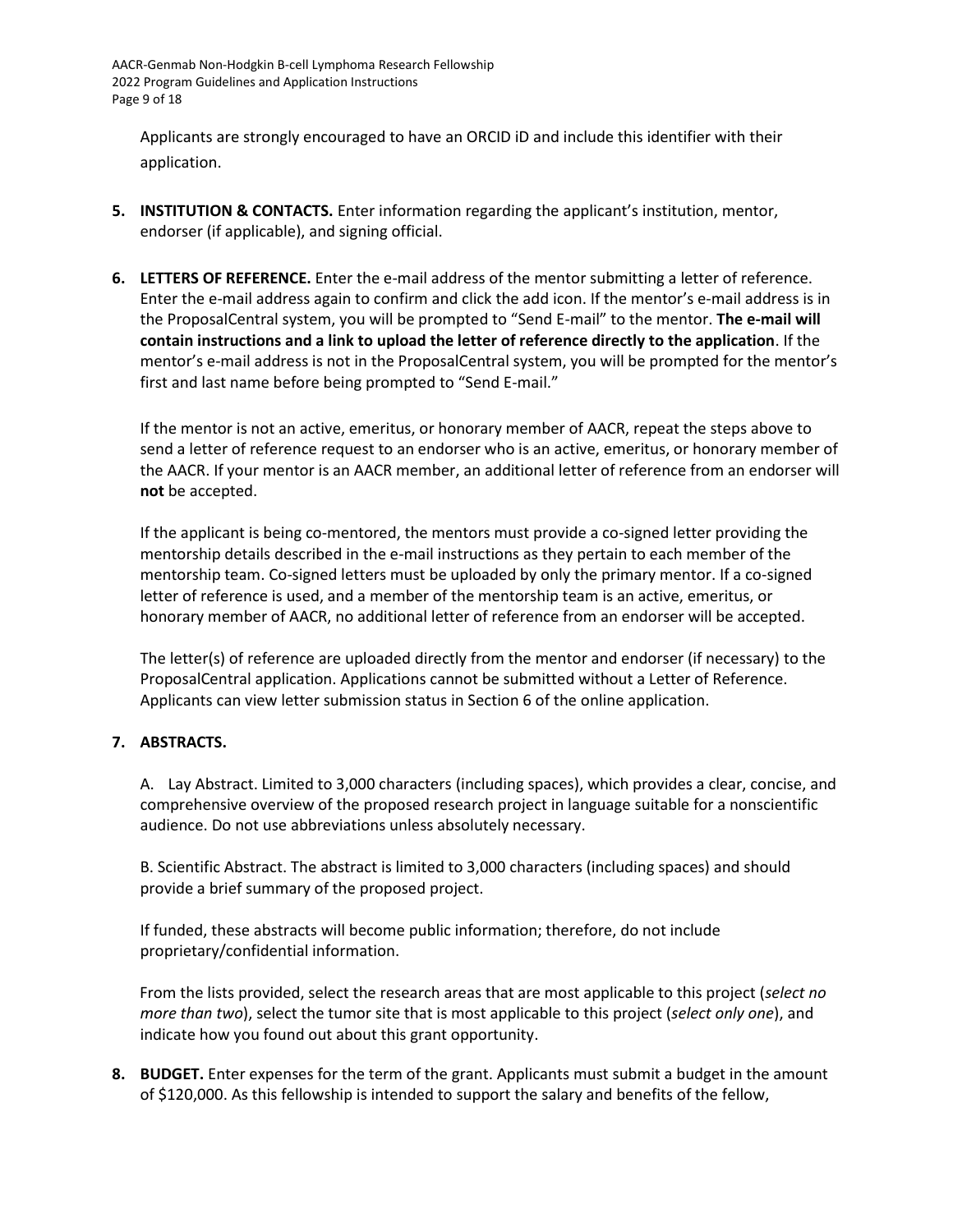applicants must dedicate at least 50% effort to the proposed project. The percentage of salary requested may not exceed the percent effort of the applicant. Up to 50% of the total budget may be allocated for non-personnel direct research expenses, such as research/laboratory supplies, equipment, publication charges for manuscripts that pertain directly to the funded project, and other research expenses. (See terms and conditions of the grant for information on publishing in AACR journals.) Budget requests for equipment that exceed 10% of the total budget must be accompanied by a detailed justification.

The grantee **must** attend the AACR Annual Meeting 2023 to formally acknowledge receipt of the grant during the annual Grant Awards Event. Up to \$2,000 may be allocated from the grant to support the grantee's registration and attendance at this Annual Meeting. No other travel is permitted.

Salary and benefit expenses for any individuals other than the grantee, indirect costs, tuition, travel (other than to the AACR Annual Meeting 2023 noted above), professional membership dues, and any other research-related expenses not directly related to this project are **not** allowable expenses. For the purposes of this grant, any general office supplies or individual institutional administrative charges (e.g., telephone, other electronic communication, utilities, IT network, etc.) are considered to be part of indirect and are **not** allowable budget line items. In addition, no grant funds may be directed towards salary or benefits of any individuals from a U.S. government entity or for-profit industry, nor for any research expenses related to the project that are incurred by these individuals.

**A detailed budget justification explaining the allocation of the grant funds must accompany the application.** See Section 10.D. for Budget Justification template instructions.

**9. ORGANIZATIONAL ASSURANCES.** Select the appropriate assurances options for your proposed research and complete the Approved or Pending Date field as appropriate (i.e., mm/dd/yyyy, N/A, or None). The assurances/certifications are made and verified by the signature of the institutional official signing the application. If a grant is awarded, IRB and/or IACUC approval (if applicable) must be submitted in writing to the AACR's SRGA.

# **10. APPLICATION DOCUMENTS.**

*Formatting Instructions.* Applicants must adhere to the following instructions in completing the templates. Failure to observe type size specifications and page limits will result in the return of the application without review.

- Type size. Must use 12-point Times New Roman for the text, and no smaller than 9-point type for figures, legends, and tables.
- Single-spaced text. Single-spacing is acceptable, and space between paragraphs is recommended.
- Margins. The page margins must be no less than 0.75 inches on each side.
- Page numbering. The Proposal Narrative must be numbered consecutively; do not use section designations such as "3A" or "3B".
- Tips and techniques for inserting images in documents.
	- $\circ$  Reduce the file size of documents with images by "inserting" the image (as opposed to "cutting" and "pasting"). Save graphical images as a JPG or GIF file. Insert the image into the document by selecting "Insert – Picture – From File" from the MS Word menu.
	- $\circ$  Insert only GIF or JPG graphic files as images in your Word document. Other graphical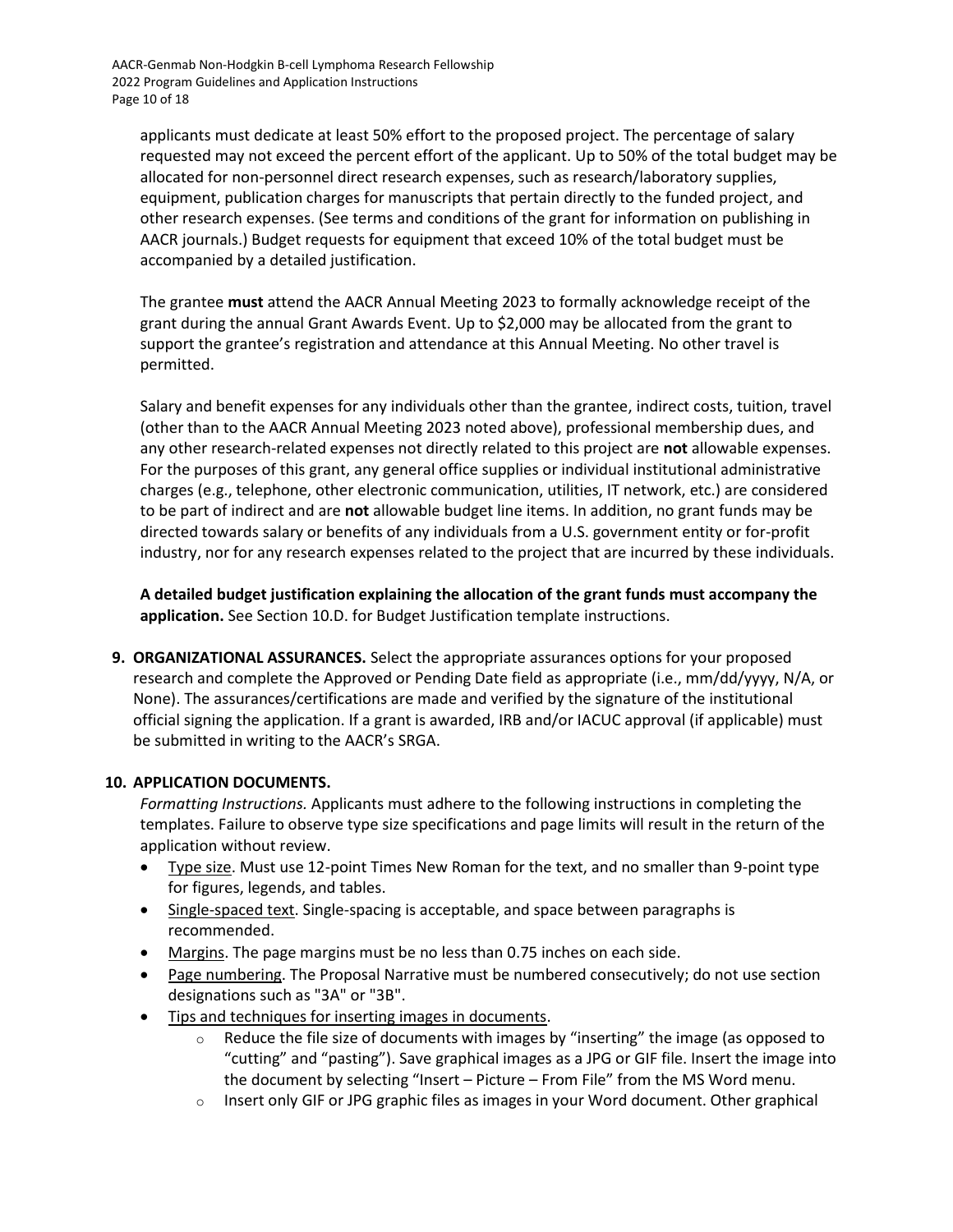file formats are either very large or difficult to manipulate in the document.

- o Do not insert Quick Time or TIFF objects into your document.
- o Anchor the images that you embed in your document.
- $\circ$  Once you have anchored the inserted image, you can format text to wrap around the image.
- o Do not edit your images in Word. Use a graphics program.
- $\circ$  Do not embed your images in tables, text boxes, and other form elements.
- $\circ$  Do not add annotations over the images in Word. Add annotations to the images in a graphics program.

**When a template is provided, the template MUST be used. Prepare and upload the following documents into your application in portable document format (PDF):**

- **A. Research Project Proposal.** *Applicants are required to use the template available from the ProposalCentral website. The information must be presented in this order:*
	- **I. Contents Page.** Complete the Table of Contents by indicating the appropriate page numbers for each section. The Table of Contents page must not exceed one page.
	- **II. Proposal Narrative.** Limited to six pages, including figures and tables. The Contents Page, Facilities, and References sections do not count against this page limit. The information must be presented in this order and include these subheadings: (A) Title of Research Project; (B) Introductory Statement, Background, Preliminary Data, and Rationale; (C) Specific Aims; (D) Research Design and Methods\*; and (E) Significance and Statement of Relevance.

**\*Note that AACR strongly encourages the authentication of cell lines intended for use in the proposed research project.** If use of cell lines is proposed, it is encouraged that information related to cell line authentication is included in the Research Design and Methods section of the proposal. For a list of cell line authentication services, please visit[: http://aacrjournals.org/content/cell-line-authentication-information](http://aacrjournals.org/content/cell-line-authentication-information)

- **III. Facilities.** Limited to two pages. Please provide a description of the research facilities, resources, and equipment that are available to the applicant and that will allow successful implementation of the proposed research program.
- **IV. References.** Limited to three pages. AACR reference style follows that of the [Uniform](http://www.nlm.nih.gov/bsd/uniform_requirements.html)  [Requirements for Manuscripts Submitted to Biomedical Journals](http://www.nlm.nih.gov/bsd/uniform_requirements.html)*.* Note that the *Uniform Requirements* specify that for articles with more than six authors, the names of the first six authors must be listed, followed by "et al." For articles with six or fewer authors, all authors should be listed.
- **B. Secured Other Support.** *Applicants are required to use the template available from the ProposalCentral website.* In the table provided, list all **existing** support (institutional, federal, etc.) that has been **secured** and will be used in whole or in part by the applicant during the term of this grant (TBD). Only funding sources that provide support specifically for the applicant should be listed, which includes grants for which the applicant is not the Principal Investigator. This may include support for different projects. For each grant or funding source, please provide:
	- Name of Principal Investigator
	- Name of Grant/Funding Source
	- Funding Agency
	- Grant Term
	- Amount of Funding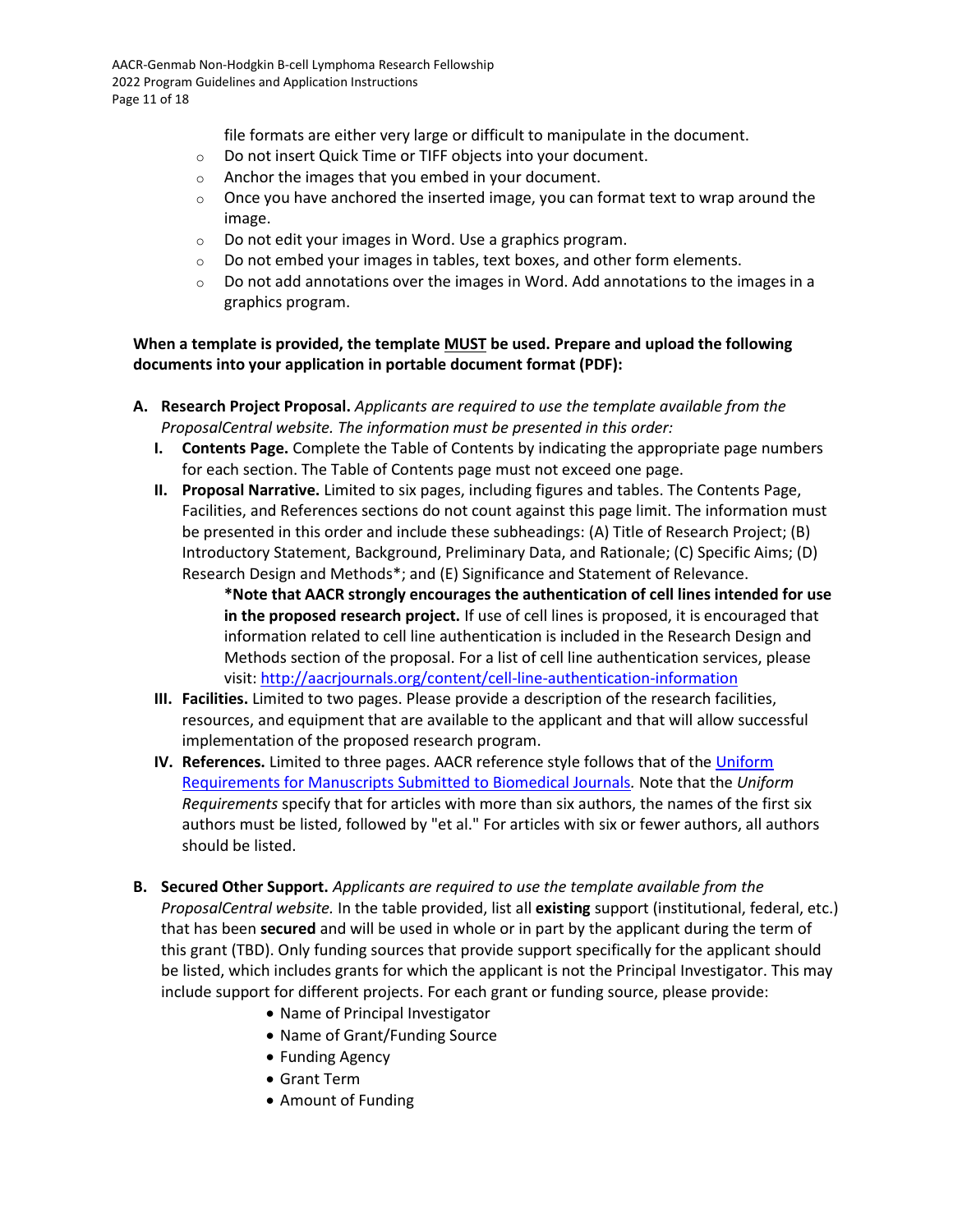- Percent Effort of Applicant
- Title of Project
- List of Specific Aims as Stated in Grant Proposal (summaries will NOT be accepted)
- **C. Pending Other Support**. *Applicants are required to use the template available from the ProposalCentral website.* In the table provided, list all **pending** support (institutional, federal, etc.) that will, **if secured**, be used in whole or in part by the applicant during the term of this grant (TBD). Only funding sources that will provide support specifically for the applicant should be listed, which includes grants for which the applicant is not the Principal Investigator. This may include support for different projects. For each pending grant or funding source, please provide:
	- Name of Principal Investigator
	- Name of Grant/Funding Source
	- Funding Agency
	- Grant Term
	- Amount of Funding
	- Percent Effort of Applicant
	- Title of Project
	- List of Specific Aims as Stated in Grant Proposal (summaries will NOT be accepted)

**NOTE:** If at any time prior to selection and notification an applicant is awarded any funding that may overlap with the 2022 AACR-Genmab X Cancer Research Fellowship, the applicant must notify AACR immediately.

**D. Budget Justification.** *Applicants are required to use the template available from the ProposalCentral website.* Limited to two pages. Applicants must submit a budget in the amount of \$120,000. Percent effort of the applicant on the proposed project must be indicated; applicants must dedicate at least 50% effort to the proposed project. Justify salary and benefits and any other research expenses (if requested). The percentage of salary requested may not exceed the percent effort the applicant will dedicate to the project. Up to 50% of the total budget may be designated for non-personnel direct research expenses, such as research/laboratory supplies, equipment, publication charges for manuscripts that pertain directly to the funded project, and other research expenses. (See terms and conditions of the grant for information on publishing in AACR journals.) Budget requests for equipment that exceed 10% of the total budget must be accompanied by a detailed justification.

Expenditures cannot exceed \$2,000 for attendance to the AACR Annual Meeting 2023 **ONLY**. Attendance funds are for the grantee **ONLY**.

**E. Project Milestones.** *Complete only Column A of the Milestones Template available from the ProposalCentral website.* The Milestones Template is meant to list the various steps necessary to complete your research goals and the estimated time it will take to complete each step. Please list your name and the specific aims for the proposed project at the top of the template. Underneath each time period, identify the steps that will be needed to accomplish the aim(s) in that time period. For each step, note the corresponding aim in parentheses. Rows may be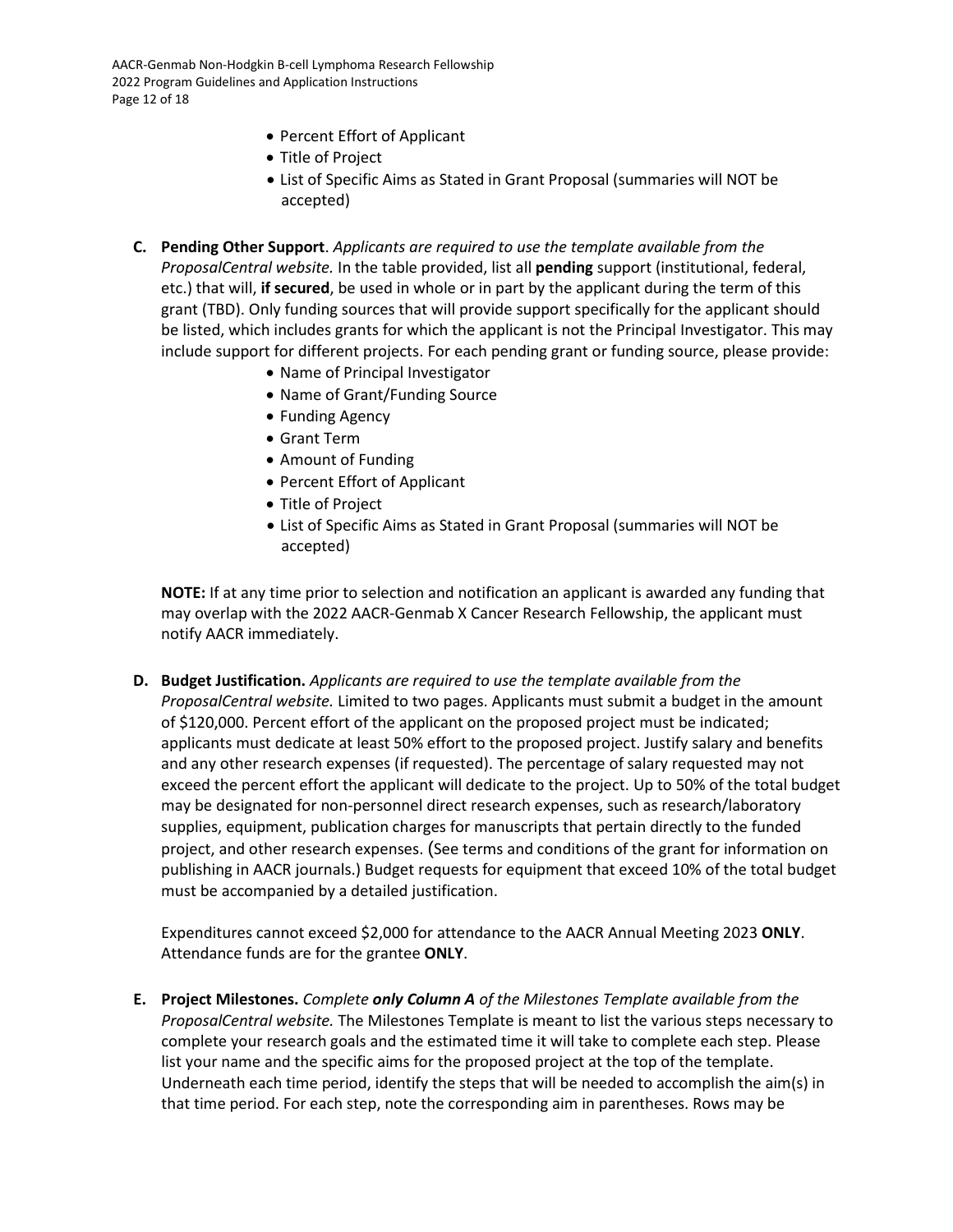added/deleted to the template as needed. For the purposes of submitting the template with your application, **only the information requested above entered into Column A is needed**. Reporting progress towards milestones further using this template will be incorporated into the reporting requirements for the project if funded.

- **F. Aplicant's Biographical Sketch. Applicant's Biographical Sketch.** Applicants are required to use the **Fellowship Biosketch** template available to download from the [NIH's Biosketch Format](https://grants.nih.gov/grants/forms/biosketch.htm)  [Pages, Instructions and Samples.](https://grants.nih.gov/grants/forms/biosketch.htm) Please refer to the Instructions and the Postdoctoral Fellowship biosketch sample under **Biographical Sketch Format Page (fellowship)**. The biographical sketch must be in English.
- **G. Academic Mentor's Biographical Sketch.** Applicant's mentor is required to use the **Nonfellowship Biosketch** template available to download from the [NIH's Biosketch Format Pages,](https://grants.nih.gov/grants/forms/biosketch.htm)  [Instructions and Samples.](https://grants.nih.gov/grants/forms/biosketch.htm) Please refer to the Instructions and Non-fellowship biosketch sample under **Biographical Sketch Format Page (non-fellowship)**. The biographical sketch must be in English.

If a co-signed letter of reference is being provided, a biographical sketch must be provided for each member of the mentorship team signing the letter.

**H. Supporting Documentation.** An example of acceptable supporting documentation is a letter of commitment from a collaborating clinician, drug manufacturer, or any collaborator providing data or materials necessary for the proposed research. Supporting Documentation should state a commitment to provide stated data/materials or confirm applicant's access to said data/materials. Supporting Documentation should be included only to provide information on the ability to provide for a research need, and should not comment on the applicant, or research environment. **Any documentation deemed by AACR's SRGA to be an additional letter of reference for the applicant is not considered supporting documentation and will be removed from the application**. Each supporting document is limited to one page and must be presented on the appropriate institutional or company letterhead.

There is no limit to the number of supporting documents that may be provided, however, documents that do not satisfactorily meet the description of supporting documentation provided above, or uploads such as tables, charts, articles, and other inappropriate additional materials will be removed.

**I. Signed Signature Page.** In order to ensure that the applicant, mentor, and institution have approved the Letter of Intent, applicants must obtain all required signatures on page one of the Signature Pages. Electronic/digital signatures are permitted. These signatures transmitted by electronic means shall have the same force and effect as original signatures. Downloading the Signature Page(s) is described in Section 12 below.

The **signed Signature Page** (with signatures from the applicant, mentor, and institution's signing official) must be uploaded to your online application in the Application Documents section. If the applicant is co-mentored, only the primary mentor is required to sign the Signature Page and must be the mentor entered into the ProposalCentral system in Section 5 of the application.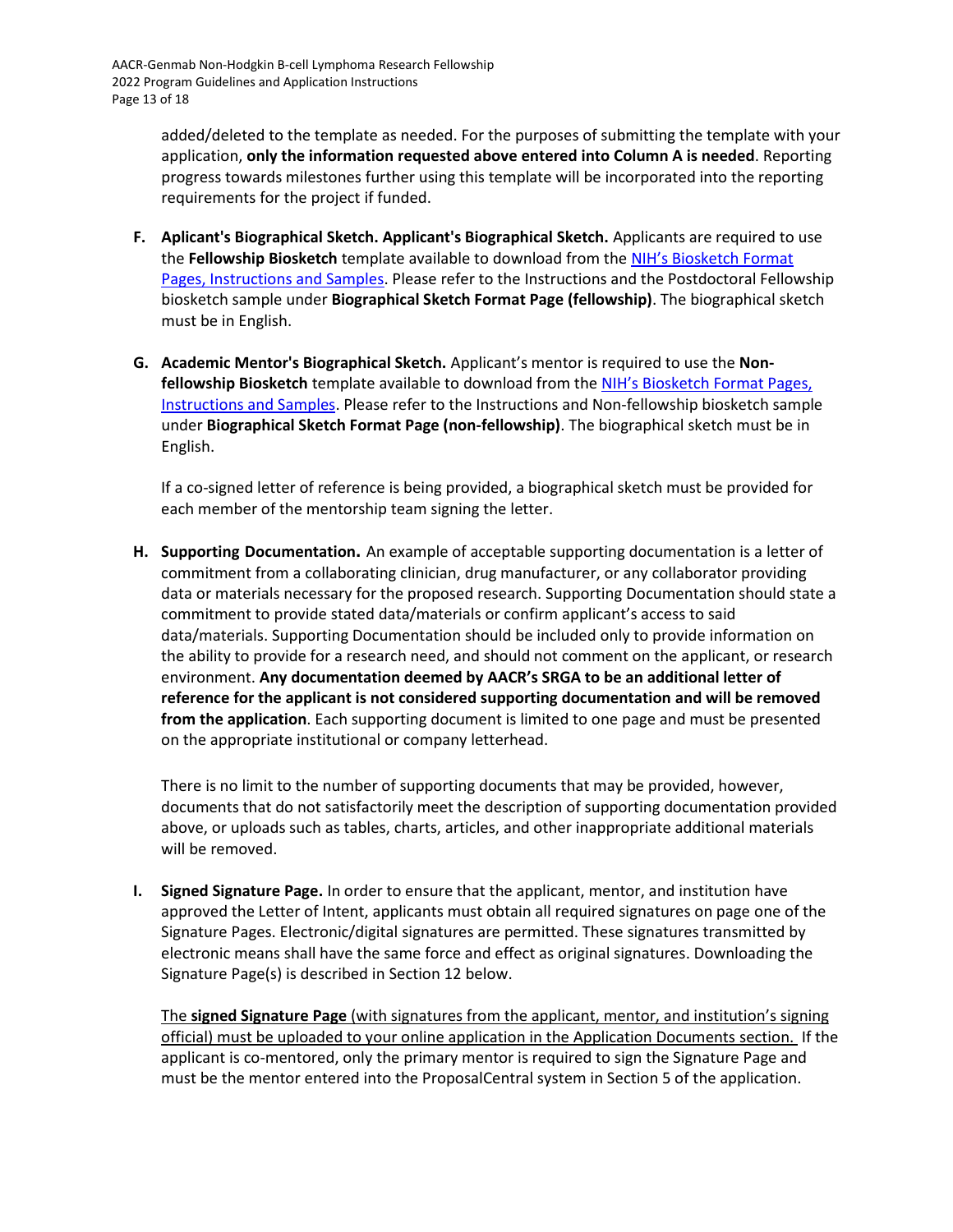**Uploading the attachments into your application.** Once you have converted your attachments to PDF files, the next step is to upload the files to your online application. Only PDF attachments are permitted for this application submission.

- Open your online application and go to the section for attaching files. Click the blue "Attach Files" button.
- Select the appropriate type of attachment from the drop-down list.
- Enter your own description of the file in the "Describe Attachment" field. Click on the "click here to browse" link to select the file from your computer or drag and drop.
- Click on the "Upload and Continue" button. You will get a confirmation message on your screen that the file was uploaded successfully. You will also see that your file is now listed in the "Current list of uploaded attachments" section of the screen. Clicking the "Back" or "Upload and Return" button allows you to go back to the main page of this section where the uploaded documents should now be listed. **Click the download icon next to the file name to open and view your uploaded documents.** To delete the file, click on the trashcan icon to the right under the "Delete" column.

In the section for attachments, all the required attachments are listed in the middle of the screen, just below where you upload your files. This list of required attachments helps you track completion and uploading of your required attachments. Once you upload a required attachment, that attachment type will be removed from the required list and will be displayed in the "Current list of uploaded attachments."

If you wish to modify the attached file, make the revisions to your *original* file on your computer, convert the file to PDF, and use the same process above to attach the new file. **Delete any previously submitted versions of the file before submitting your application.**

# <span id="page-13-0"></span>**SUBMITTING COMPLETE APPLICATION**

- **11. PI DATA SHEET.** This is an automatically populated data sheet based on the applicants' ProposalCentral profile. Information for gender, race, and ethnicity must be provided to the AACR. If fields are not populated, select the "Edit Professional Profile" button in the center of the screen. The applicant must then go to the column on the left side of the screen, select "4) Personal Data for Applications", and enter their gender, race, and ethnicity. **The Scientific Review Committee does not receive this information.**
- **12. SIGNATURE PAGE(S).** Use the "Print Signature Pages" button to download the Signature Pages. Signatures are only required on the first page. This page can be printed, original signatures obtained, and then uploaded to your online application. Electronic/digital signatures are also permitted and shall have the same force and effect as original signatures. Do not upload the Application Contacts, Scientific Abstract, and Budget pages with the signed Signature Page.

**NOTE:** Data entered in the online application are automatically included in the Signature Pages. If information is missing in the Signature Pages, it could be because you have not entered the information in one of the online application sections **OR** the information is not required for this grant program. If the institution's Employer Identification Number (EIN) is not completed on the Signature Page, please request your institution to provide that information in their ProposalCentral profile.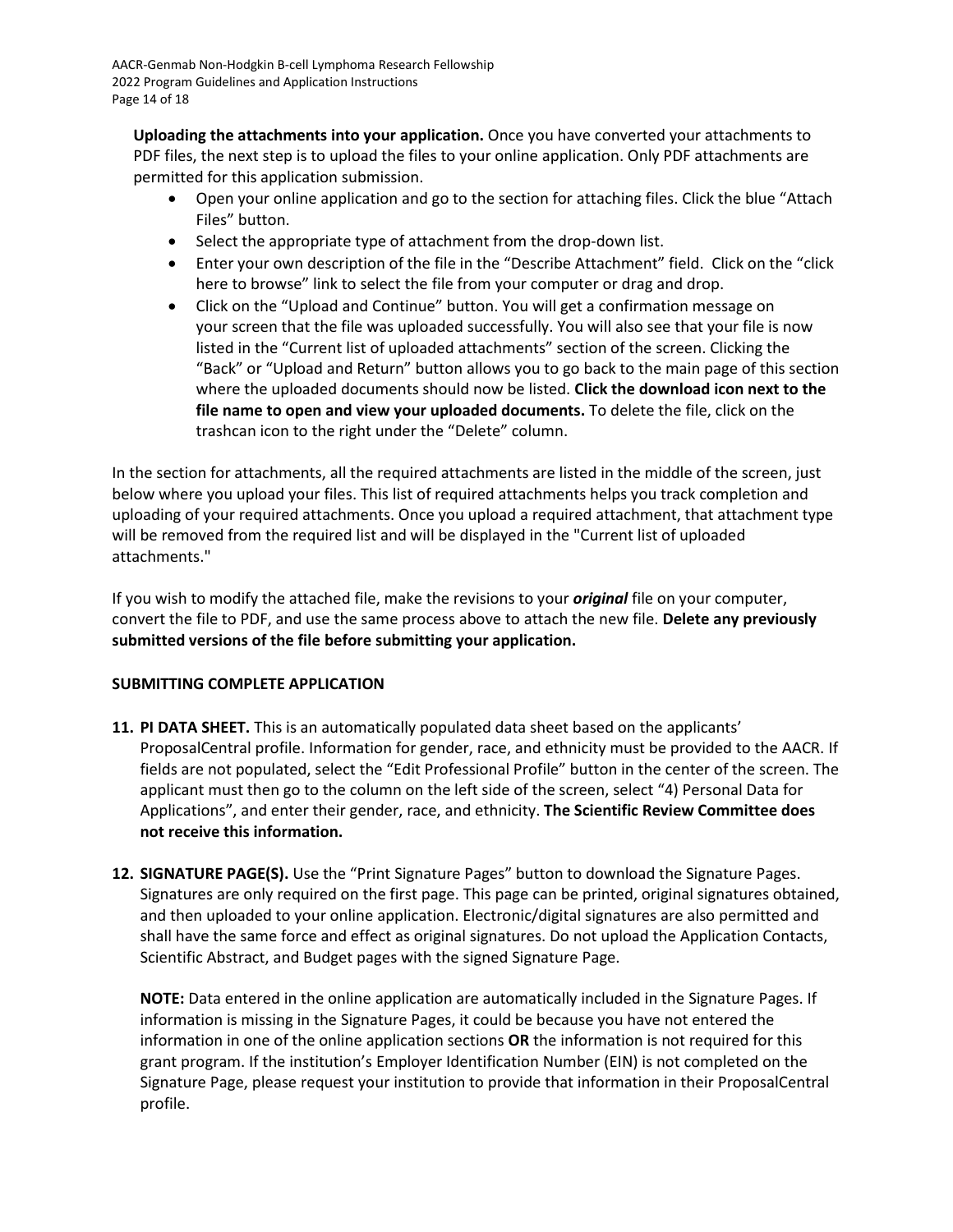While the "Print Signature Pages" option allows applicants to download the Signature Page, Application Contacts, Scientific Abstract, and Budget, the AACR **strongly encourages** applicants to also use the "Print Signature Pages with Attachments" option. This option can be used if your institution wishes to review the full application but also should be used by the applicant to ensure that your attachments loaded properly. The following application materials will **not** be present when using this option: Pending Other Support, Letter(s) of Reference, and the Signature Page containing the required signatures. Absence of these materials should **not** be considered an error. If your institution requires all components of the application to review, the above documents need to be printed individually by the applicant and added; however, as the Letter(s) of Reference are uploaded directly from the mentor and endorser (if necessary), the applicant will be unable to access these letters.

Excessive spacing in your Scientific Abstract (e.g., line breaks between paragraphs) can cause the abstract to not fully appear in the Signature Page view, even if under the 3,000 character limit. You may want to further edit your Scientific Abstract prior to submission if it does not fully appear. If it does not fully appear, you will not be given the opportunity to edit it once you have submitted. In addition, errors may occur when the uploaded PDF files are assembled by the system. Please check to ensure that all pages of every document included appear in the "Print Signature Pages with Attachments" option. If you are having any issues with this option, please contact ProposalCentral customer support at: 800-875-2562 (Toll-free U.S. and Canada), +1-703-964-5840 (Direct Dial International), or by e-mail t[o pcsupport@altum.com.](mailto:pcsupport@altum.com)

- **13. VALIDATE.** Validate the application on ProposalCentral. This is an essential step. An application that has not been validated cannot be submitted. "Validate" checks for required data and attachments. You will not be able to submit if all the required data and attachments have not been provided.
- **14. SUBMIT.** After successfully passing the validate check, click the **"Submit"** link. An e-mail will be sent to you confirming your submission.

Once your application is submitted you may view it by selecting "Submitted" from the "Proposal Status" drop-down menu under the 'Proposals' tab, then clicking the "View" button under the Edit column. The status column will show "Submitted" and the date submitted. You may need to refresh your browser screen after submitting the application to see the updated status.

# <span id="page-14-0"></span>**CHANGES TO YOUR APPLICATION**

**Withdrawal of Application.** Please advise the AACR promptly, in writing, should you decide to withdraw your application for any reason. Your correspondence should include your name, the grant opportunity to which you applied, the project title, and the reason for withdrawal.

**Change of Address.** Notify the AACR in writing of any changes of address, e-mail, or phone number, following the submission of an application. Include your name and the ProposalCentral identification number. The e-mail address provided with your application will be used for all official communication about your submission including the recipient selection results. Your Professional Profile in ProposalCentral must be kept up to date.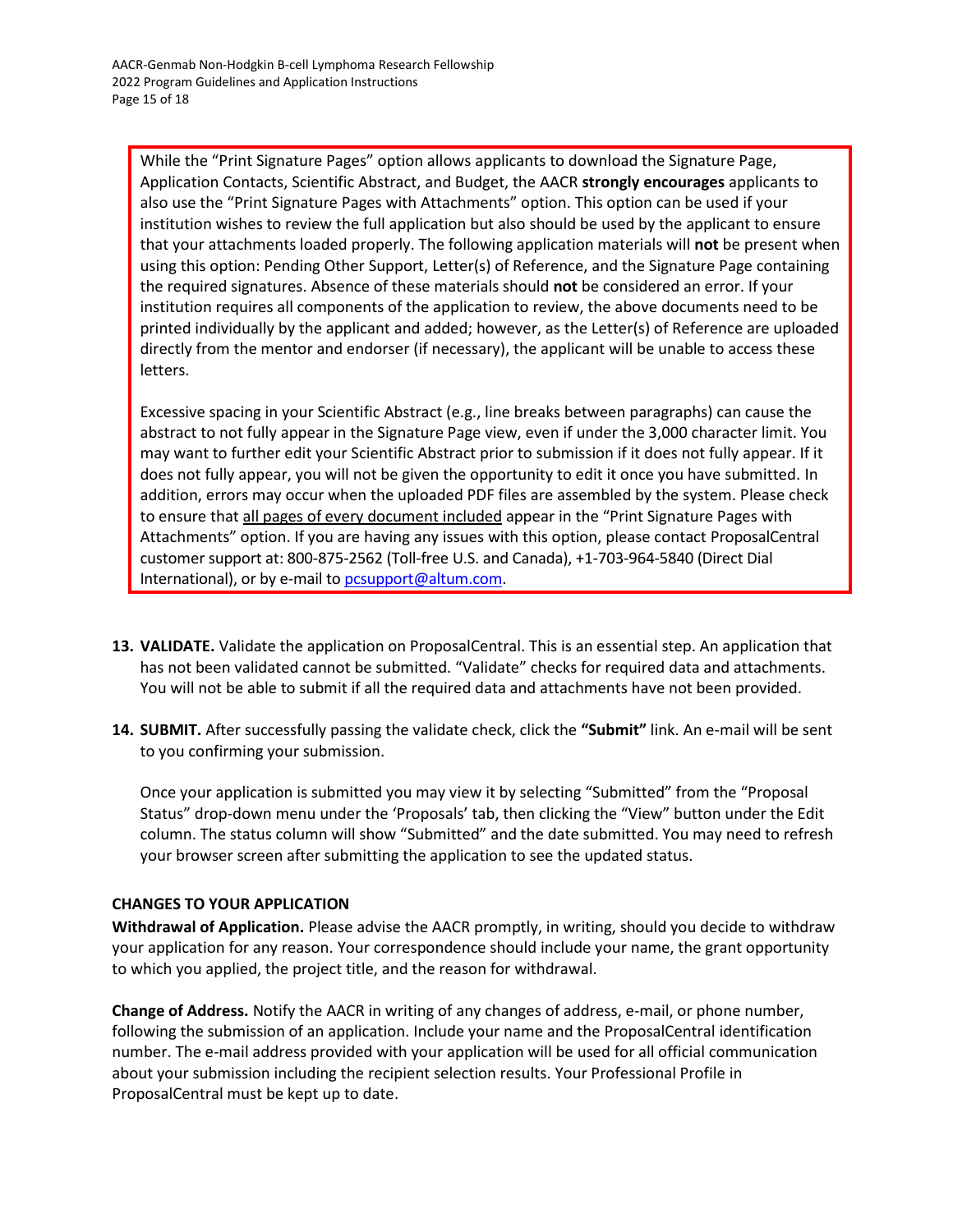**Change of Institution or Position.** If you change your institution or professional position, contact the AACR to determine whether your application is still eligible for review.

### <span id="page-15-0"></span>**INQUIRIES**

Inquiries or technical issues regarding ProposalCentral and the online application process should be directed to customer support at: 800-875-2562 (Toll-free U.S. and Canada), +1-703-964-5840 (Direct Dial International), or by e-mail t[o pcsupport@altum.com.](mailto:pcsupport@altum.com)

Inquiries about the program guidelines, eligibility requirements, and application materials can be directed to the AACR's Scientific Review and Grants Administration department at grants@aacr.org.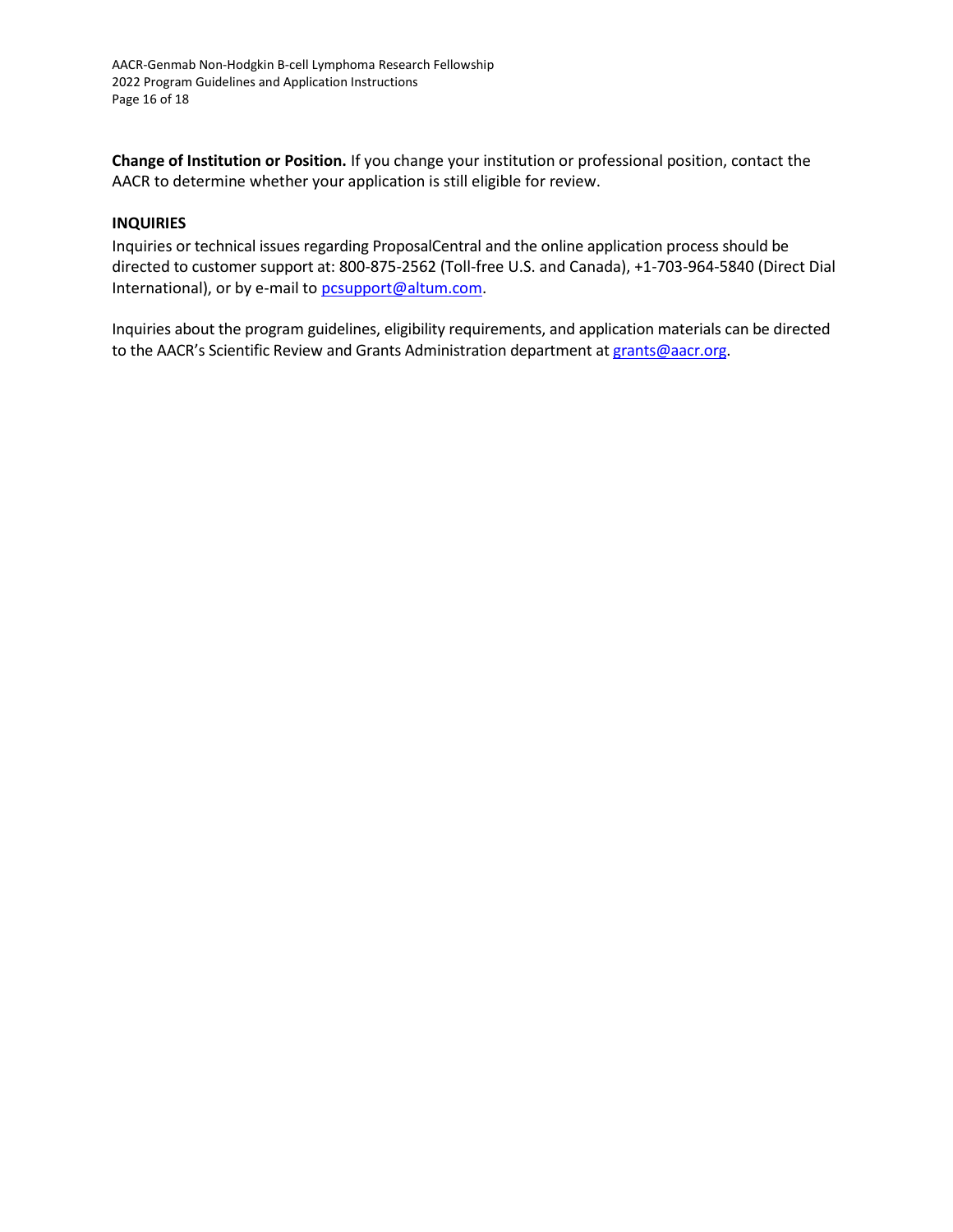# **MORE ABOUT THE PARTNERS**

<span id="page-16-0"></span>

with cancer. For more than 20 years, Genmab's vision to transform cancer treatment has driven its passionate, innovative and collaborative teams to invent next-generation antibody technology platforms and leverage translational research and data sciences, fueling multiple differentiated cancer treatments that make an impact on people's lives. To develop and deliver novel therapies to patients, Genmab has formed 20+ strategic partnerships with biotechnology and pharmaceutical companies. Genmab's proprietary pipeline includes bispecific T-cell engagers, next-generation immune checkpoint modulators, effector function enhanced antibodies and antibody-drug conjugates.

Genmab is headquartered in Copenhagen, Denmark with locations in Utrecht, the Netherlands, Princeton, New Jersey, U.S. and Tokyo, Japan. For more information, please visit **[Genmab.com](https://nam04.safelinks.protection.outlook.com/?url=https%3A%2F%2Fwww.globenewswire.com%2FTracker%3Fdata%3D1lwRMoeDowgkHrRURCLryYsLksJ8GzD56_CN7GdV4GWCanRe2-MYutIbm12hIxOt3gjQRrKLa_Ml2WcLi-7udA%3D%3D&data=04%7C01%7Csasha.dutton%40aacr.org%7C24314279e1c44cc9349708d9fc7b9331%7C246e714fe4c240eba104f70e9c80d6dc%7C1%7C0%7C637818429992254014%7CUnknown%7CTWFpbGZsb3d8eyJWIjoiMC4wLjAwMDAiLCJQIjoiV2luMzIiLCJBTiI6Ik1haWwiLCJXVCI6Mn0%3D%7C3000&sdata=6Xc8GFDqCXSbOJVSVkTqHTUHau5MfslqvRn5uhFXD2c%3D&reserved=0)** and follow us on **[Twitter.com/Genmab](https://nam04.safelinks.protection.outlook.com/?url=https%3A%2F%2Fwww.globenewswire.com%2FTracker%3Fdata%3DSnuHEWKRoh27x2_7PxbnLeq_1fYM4wGZP7gyW2j4VyGH1in2g8kTNC2Y_hdXjxQUX7bO66VT9QWTK8mjpo3Mlt3VJ8vj2Y02hxkOAG0n3o8%3D&data=04%7C01%7Csasha.dutton%40aacr.org%7C24314279e1c44cc9349708d9fc7b9331%7C246e714fe4c240eba104f70e9c80d6dc%7C1%7C0%7C637818429992254014%7CUnknown%7CTWFpbGZsb3d8eyJWIjoiMC4wLjAwMDAiLCJQIjoiV2luMzIiLCJBTiI6Ik1haWwiLCJXVCI6Mn0%3D%7C3000&sdata=qoMK6i5aOJ8uf%2BX002UHu%2FVHWqA2vjo7tRinFwZ6Mjg%3D&reserved=0)**.



Founded in 1907, the American Association for Cancer Research (AACR) is the world's first and largest professional organization dedicated to advancing cancer research and its mission to prevent and cure cancer. The AACR has more than 47,000 members in 127 countries and territories around the world; over 31% percent of members live outside the United States. Twenty percent of AACR's international members are located in countries with emerging economies. The AACR offers seven categories of membership to support each aspect of our members' professional development and enhancement in cancer research. In support of the professional development of early-career investigators, no annual dues are required for Associate membership. The AACR marshals the full spectrum of expertise of the cancer community to accelerate progress in the prevention, biology, diagnosis, and treatment of cancer by annually convening more than 30 conferences and educational workshops, the largest of which is the AACR Annual Meeting with more than 22,500 attendees. Its Virtual 2020 Annual Meeting attracted over 74,000 attendees. In addition, the AACR publishes 10 prestigious, peer-reviewed scientific journals and a magazine for cancer survivors, patients, and their caregivers. The AACR funds meritorious research directly as well as in cooperation with numerous cancer organizations. As the Scientific Partner of Stand Up To Cancer, the AACR provides expert peer review, grants administration, and scientific oversight of team science and individual investigator grants in cancer research that have the potential for near-term